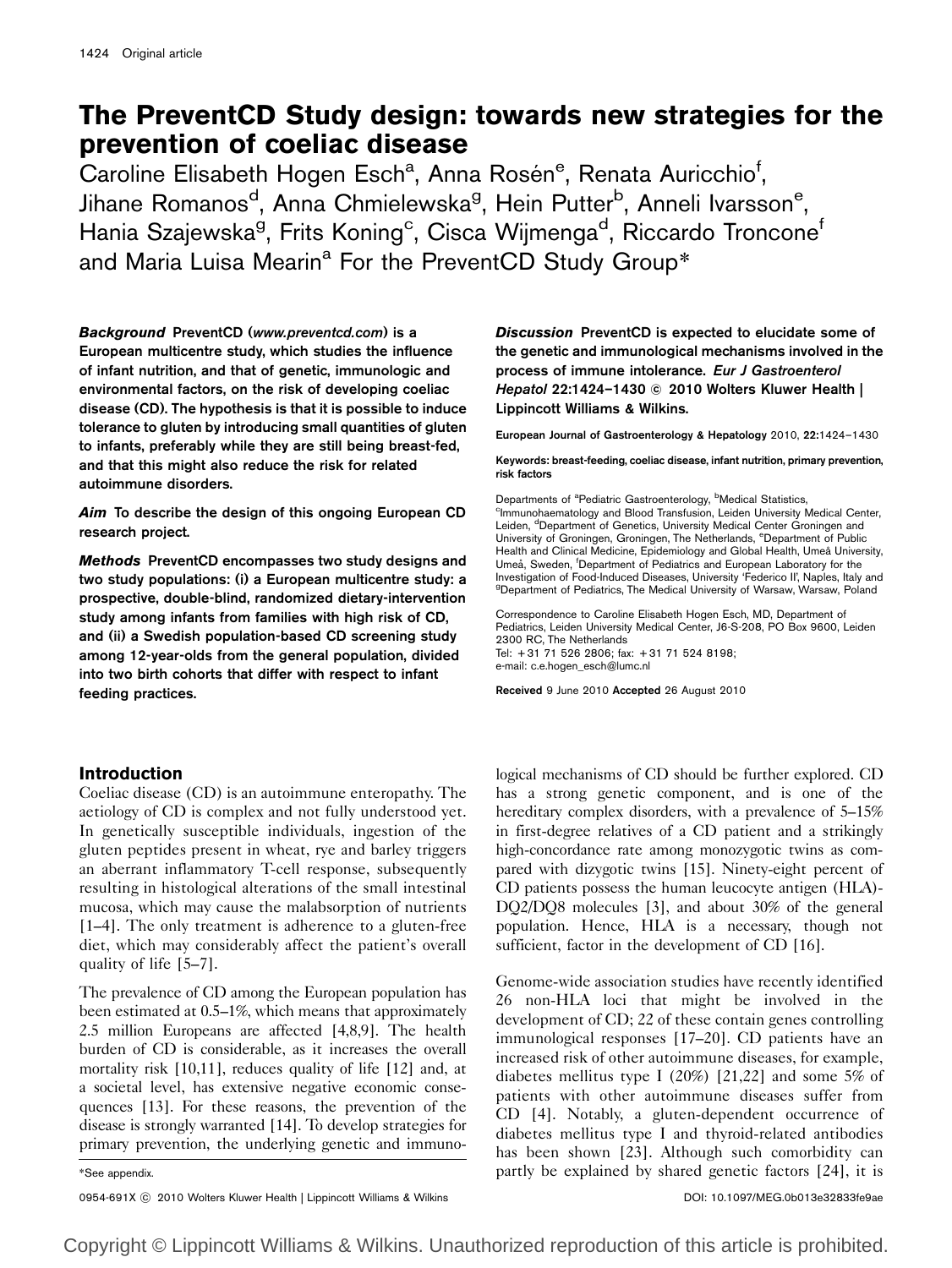nevertheless suggested that environmental and lifestyle factors may also contribute to the development of CD.

Importantly, many studies have focused on the effect of gluten intake by infants on the development of CD [25–31]; however early exposure to gluten has never been identified as an independent risk factor in the development of CD. The study of Norris et al. [32] suggested a 'window of opportunity' for lowering the risk of CD by introducing gluten into the child's diet at the age of 4–6 months. This period in infancy is thought to be important for the development of the immune system and also for the discrimination between tolerance and intolerance to specific nutritional antigens [32,33]. Data from the Swedish CD epidemic, which arose in the mid-1980s, suggest that CD may be prevented by adjusting infant nutrition [30,31]. In the case of this epidemic, the incidence rate of symptomatic CD among children below 2 years of age increased 4-fold, and declined equally abruptly approximately a decade later. Potential contributing factors were investigated, with the main cause subsequently established as changes in infant feeding practices [30,31]. Prior to the epidemic, it was recommended nationally that the introduction of gluten into children's diet should be postponed from the age of 4–6 months, the interval during which breast-feeding is commonly discontinued. At the same time, although notably unrelated to this, the gluten content of commercially available cereal milk drinks and porridges was increased. The decline of the epidemic was preceded by a reinstatement of the earlier recommendation, and to reduce the gluten content in commercial infant foods.

The Swedish experience suggests that a gradual introduction of gluten, if possible while breast-feeding, will reduce the risk of CD [30,31,34,35]. Moreover, a metaanalysis, which includes the Swedish findings, confirms the protective effects of breast-feeding at the time of gluten introduction [36]. Additional studies also suggest that infant nutrition may have a significant impact on the subsequent risk of developing CD, and other autoimmune disorders [32,34,35,37]. These findings corroborate the need to develop prevention strategies, particularly as the current guideline recommends the introduction of gluten only after 6 months [38].

This study describes the design of an ongoing European CD research project, PreventCD, which aims to develop strategies for the prevention of CD and other autoimmune diseases by optimizing infant feeding practices.

# **Objectives**

The objective of PreventCD is to reduce the number of people suffering from CD by developing primary prevention strategies. The hypothesis is that it is possible to induce tolerance to gluten by exposing infants to small quantities of gluten, preferably while they are still being breast-fed, and that this might similarly reduce the risk

for related autoimmune disorders. To achieve this objective, PreventCD studies the influence of infant nutrition on the development of CD and related autoimmune phenomena, and how genetic, immunological and environmental factors relate to this development.

More specifically, PreventCD studies:

- (1) The role of HLA and non-HLA risk alleles;
- (2) The early immunological response to gluten introduction; and
- (3) The role of infant nutrition, with respect to gluten introduction and breast-feeding.

PreventCD also makes a special effort to disseminate its findings and raise awareness of CD.

## Participants and funding

PreventCD (www.preventcd.com) is a European multicentre study comprising 17 partners in 11 countries: Belgium, Croatia, Germany, Hungary, Italy, Israel, The Netherlands, Norway, Poland, Spain and Sweden. PreventCD involves 13 clinical centres and/or universities, three industrial companies and the Association of European CD Societies. It is supervised by the Leiden University Medical Center (LUMC) in Leiden, The Netherlands. PreventCD has been funded by a grant from the European Commission (FP6-2005-FOOD-4B-36383 – PREVENTCD) from 2007 to 2010.

The study entitled ETICS (Exploring the Iceberg of CD patients in Sweden) has been partly incorporated into PreventCD. ETICS is a Swedish multicentre study initiated in 2005, overseen by the Epidemiology and Global Health division of the Department of Public Health and Clinical Medicine at Umeå University (www.etics.se). ETICS also receives support from the Center for Global Health at Umeå University (www.globalhealthresearch.net) and several Swedish research councils.

## **Design**

PreventCD encompasses two distinct study populations (Fig. 1). The family study is a multicentre study among infants from families with high risk of CD, whose parents have consented to prospective double-blind randomized dietary intervention and repeated CD screening up to the age of 3 years. The Swedish study is based on the screening for CD carried out among the general population after the epidemic [30,35]. The immunological study analyzes only the material from the family study, whereas the genetic study used material from both the populations.

## Family study **Participants**

A cohort of at least 1000 newborns with an increased genetic risk of CD is enrolled for eligibility (Fig. 2). Included are: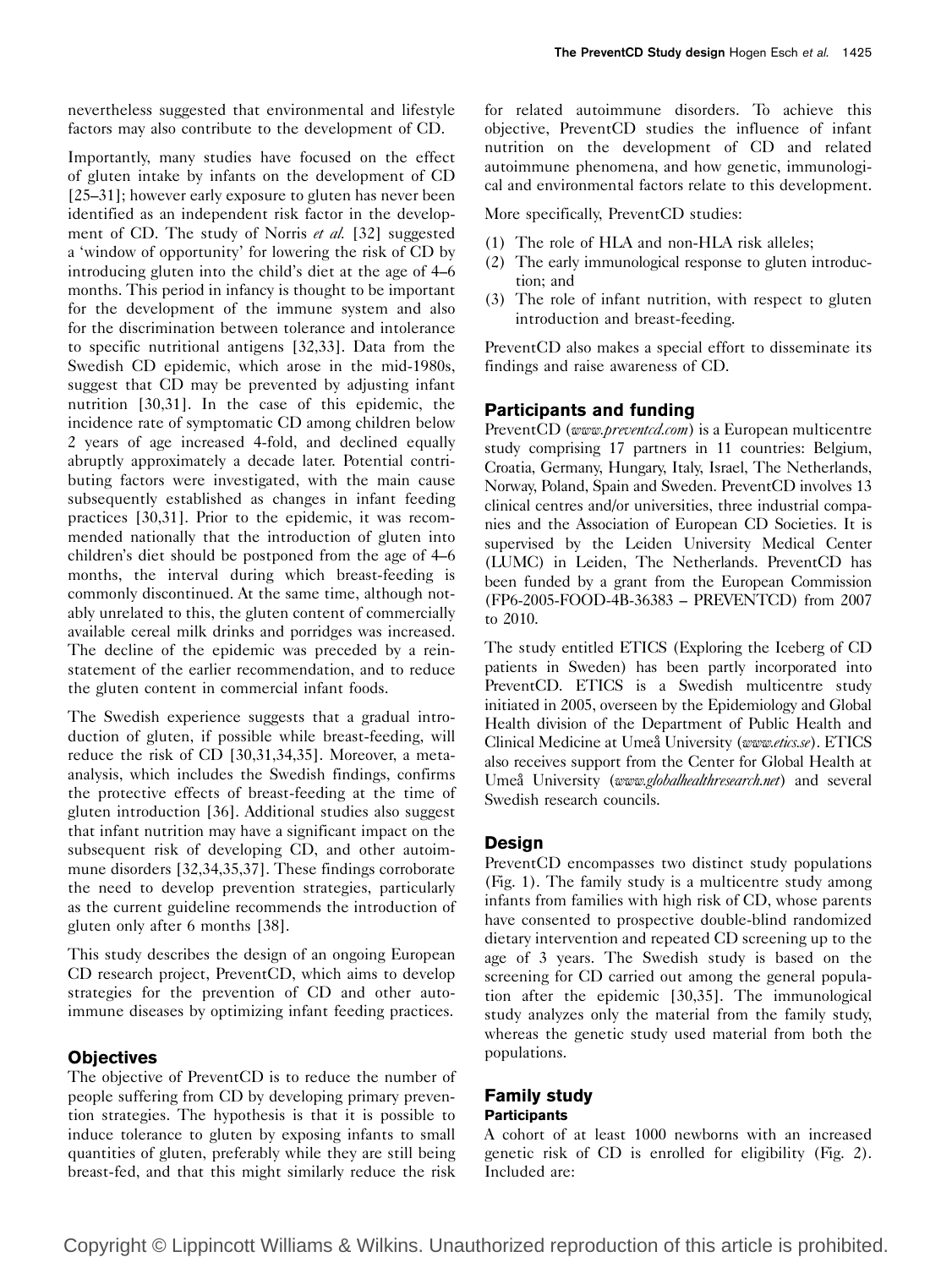

Flow chart of the European multicentre study PreventCD.

- (1) Children, 0–3 months of age at high risk of developing CD, that is, those who: (i) have at least one first-degree family member with CD confirmed by small-bowel biopsy, and (ii) is HLA-DQ2 or HLA-DQ8 positive, or otherwise carrying the allele DOB1\*02; and
- (2) Children whose parents or legal guardians consented to their participation in the trial.

Excluded are:

- (1) Children born prematurely or small for gestational age; and/or
- (2) Children diagnosed with syndromes associated with an increased risk of CD, for example, trisomy 21 and Turner's syndrome.

## Power of the study

The study aims to achieve a 50% reduction of CD development at the age of 3 years among the gluten intervention group. This amounts to a 5% risk of developing CD in the gluten group versus a 10% risk in the placebo group [39]. With a two-sided significance level of 5 and 80% power to detect a difference of 10% versus 5%, 474 children are required in both the groups. Allowing for dropouts and crossovers, this study aims to include a total of 1000 genetically susceptible children.

# Intervention

At the age of 3 months, the HLA-DQ2 and/or HLA-DQ8 positive children are blindly randomized to either placebo or gluten intervention (Table 1). The randomization codes are generated at the Department of Medical Statistics, LUMC, Leiden, The Netherlands. The gluten intervention product contains 1.9 g of lactose mixed with 100 mg gluten and the placebo product contains 2 g of lactose. Both the products are supplied in identical packages by Danone





Flow chart of the PreventCD Family study structure. CD, coeliac disease; HLA, human leucocyte antigen.

Research BV (Wageningen, The Netherlands), in collaboration with NIZO Food research, Ede, The Netherlands. The dose of 100 mg – which is less than 3% of the amount of gluten introduced in the diet at weaning time [40] – is the lowest that may be expected to have an effect on the immune system [41,42]. Moreover, this amount is a requirement for immunomodulatory effects and for the possible induction of tolerance to prevent the development of CD. Lactose was selected as a placebo to avoid introducing any new nutrients during the intervention period, as this carbohydrate is present in breast-feeding and in formula feeding. Starting from the age of 4 months, children are given the gluten or placebo product on a daily basis for a period of 8 weeks. The period of 8 weeks was selected in congruence with Norris et al. [32] 'window of opportunity' for lowering the risk of CD by introducing gluten into the child's diet at the age of 4–6 months. In our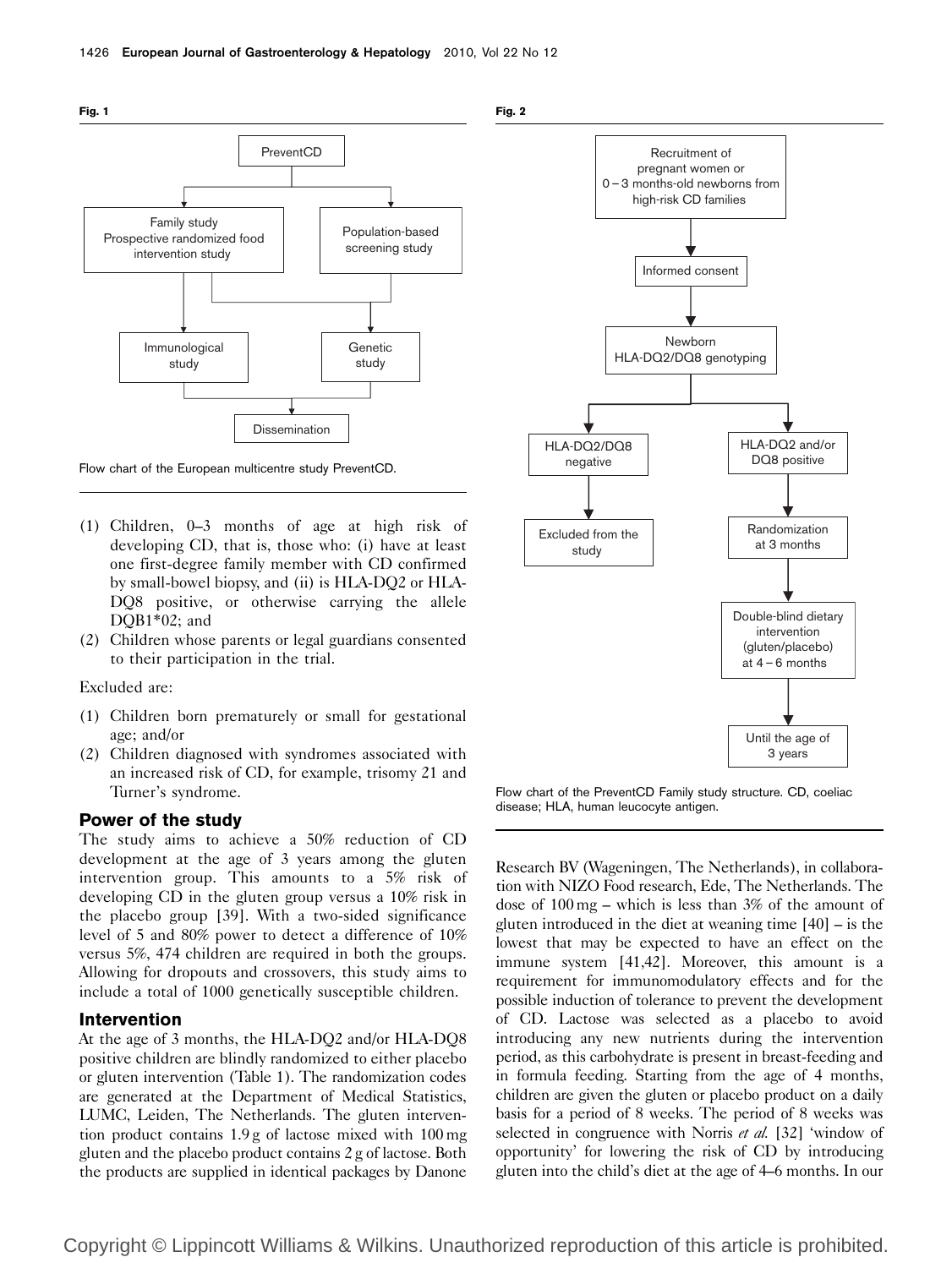| Age in months                  |   | 2 | з         | 4         | 5 | 6   |   | 8 | 9   | 10 |   | 12  | 14 | 16 | 18 | 20 | 22 | 24 | 28 | 30 | 34 | 36           |
|--------------------------------|---|---|-----------|-----------|---|-----|---|---|-----|----|---|-----|----|----|----|----|----|----|----|----|----|--------------|
| Randomization                  |   |   | X         |           |   |     |   |   |     |    |   |     |    |    |    |    |    |    |    |    |    |              |
| Intervention                   |   |   |           | x         | x |     |   |   |     |    |   |     |    |    |    |    |    |    |    |    |    |              |
| Anthropometric<br>measurements | x |   |           | X         | x | X   |   |   | x   |    |   | X   |    |    | X  |    |    | X  |    |    |    | x            |
| Health check                   |   |   |           |           |   |     |   |   |     |    | x | x   |    | x  | x  | x  | x  |    |    |    | X  | X            |
| Food questionnaire             | x |   |           |           |   |     |   | x | x   | X  | x | X   | X  | X  | X  | x  | x  | x  | X  | x  | X  | $\mathsf{x}$ |
| Breast milk sampling           | x |   | $\lambda$ | $\lambda$ | x | x   | x | x | x   |    |   |     |    |    |    |    |    |    |    |    |    |              |
| Blood sampling                 |   |   |           | J.D       |   | d., |   |   | d., |    |   | ub. |    |    |    |    |    |    |    |    |    |              |

Table 1 Family study – timetable of intervention and follow-up activities

<sup>a</sup>HLA genotyping performed.

<sup>b</sup>Presence of serological markers tested and immunological studies performed.

study, all participating families are strongly encouraged to breast-feed their child during the first 6 months of life. Neither the participating family nor the researchers know whether the child is receiving gluten or placebo. Monthly visits or interviews assess the parent's compliance to the procedure (Table 1). In case of health complaints, extra check-ups take place and, if required, the randomized intervention is discontinued. After the 8-week intervention period, all families are advised to gradually introduce gluten into the diet of their child until the age of 10 months.

#### Follow-up

A timetable of all follow-up activities is presented in Table 1. Health status, anthropometrics and nutritional habits of the infants are monitored regularly, and the presence of immunological markers of gluten intolerance. Information on feeding habits, for example, breastfeeding and/or formula feeding and quantitative gluten consumption, is collected using validated food frequency questionnaires [40], translated and adapted for use in the participating countries. All data generated from the family study are entered into a central SQL server database, using the web-based data management application ProMISe at the Department of Medical Statistics and BioInformatics, LUMC (www.msbi.nl/promise).

#### Serological markers

The children's blood is collected at least seven times during the study (Table 1) and analyzed for gliadin IgA and antihuman tissue transglutaminase IgA (tTG-IgA), respectively (expressed as arbitrary units per millilitre, U/ml), using Varelisa Gliadin IgA and Celikey (Phadia GmbH, Freiburg, Germany; cut-offs 17 and 6 U/ml, respectively). Total serum IgA is measured locally in all children using the local standard cutoff point. Samples from children with IgA deficiencies are subjected to additional analyses for gliadin IgG and anti-human tTG-IgG using Varelisa Gliadin IgG and Celikey (cutoffs 17 and 10 U/ml, respectively). These serological measurements are performed at Phadia GmbH.

#### Breast milk

Breast milk samples are collected monthly after birth for quantitative and qualitative analysis of gluten content. For this purpose, a monoclonal antibody-based competition assay is used to monitor the presence of CD-toxic gluten peptides [43]. These analyses are performed at the Department of Immunohaematology and Blood Transfusion, LUMC, Leiden, The Netherlands.

### Diagnosis of coeliac disease

Children with elevated levels of antibodies indicating CD and/or with clinical suspicion of CD are offered to undergo a small-bowel biopsy to diagnose the disorder. The smallbowel specimens are assessed for morphology, both by a local pathologist and also by an independent pathologist (Professor V. Villanacci, Spedali Civili, Brescia, Italy). The findings of all mucosal specimens are graded according to the revised Marsh–Oberhuber classification [44,45].

## Study endpoint

The primary endpoint of the family study is to establish whether or not there is a significant difference in the frequency of CD between the children with gluten intervention and the children with placebo at 3 years of age. Any difference will be tested using the Cochran– Mantel–Haenszel test, stratified by the different HLA genotypic subgroups [46]. The analysis will be based on the principle of intention-to-treat.

#### Population study **Participants**

In 2005–2006 and in 2009–2010, all 12-year-old children attending school in one of the five study areas across Sweden (Lund, Norrköping, Norrtälje, Umeå or Växjö) were invited to participate in a CD screening study  $(n = 18000)$ . The majority of these children were born either in 1993 or in 1997 – respectively during and after the epidemic – and thus belong to birth cohorts, which differ with respect to dietary exposure during infancy, and with respect to the prevalence of clinically diagnosed CD at comparable ages [30,31,34,35].

#### Power of the study

In determining the sample size, the priority was to detect any considerable difference in CD prevalence at the age of 12 years – including both previously diagnosed cases and those detected by screening – between the birth cohorts of 1993 and 1997. With a statistical power of 90%, the necessary sample size was 10 000 children, with 5000 in each cohort.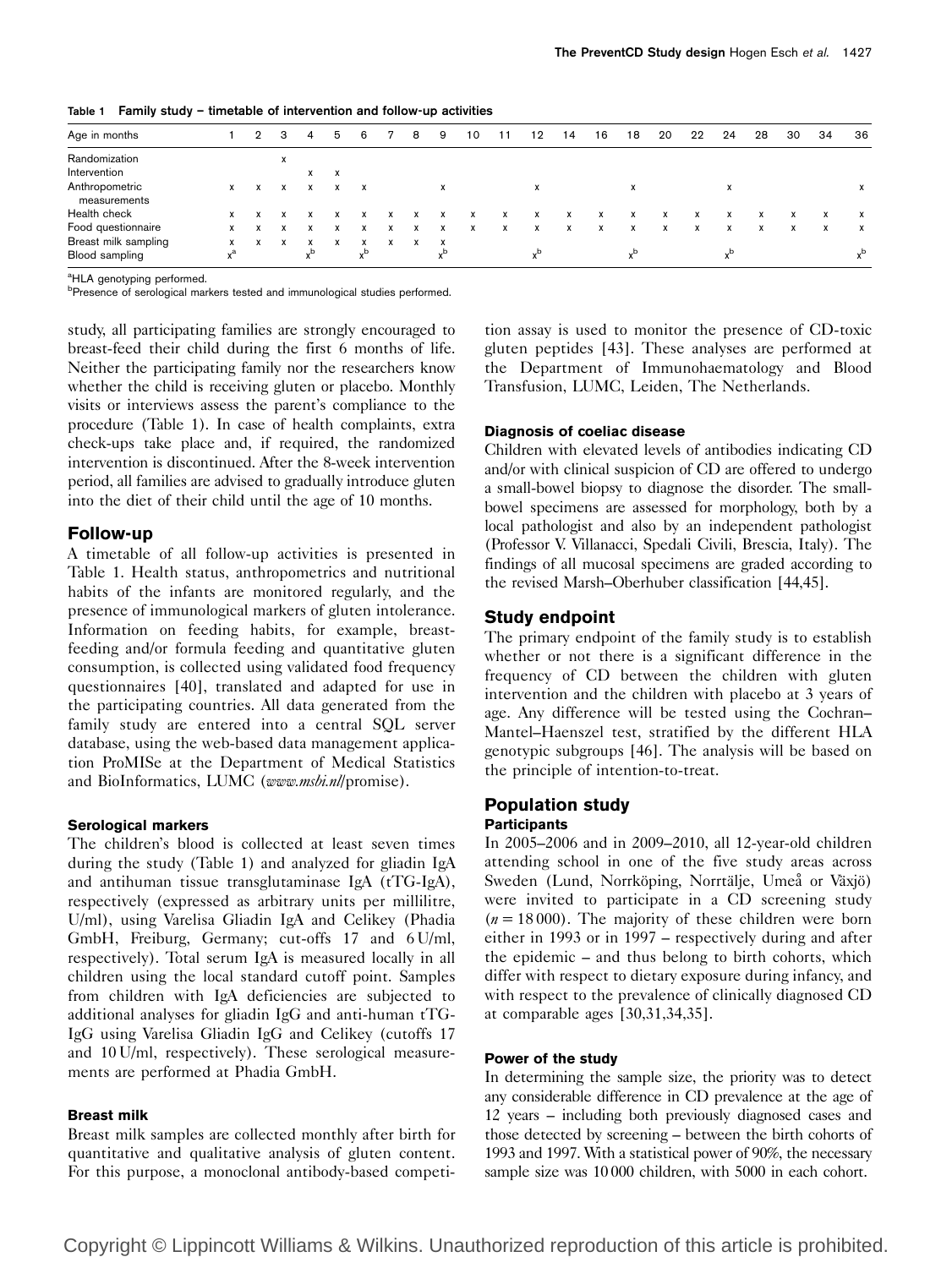## **Methods** Field work

# The study is supervised from the ETICS project office in Umeå; the field work at each study site is overseen by a local pediatrician. The screening of the first cohort and that of the second cohort cover the same geographical areas, and are also comparable with respect to the methods used for data collection and analyses [47]. All children in grade 6 are invited to participate in the screening, after obtaining their parents' written consent. Research nurses visit each school and, in cooperation with school nurses, measure the children's weight and height and take venous blood samples. The children fill out a questionnaire at school, and take home another questionnaire for their parents to fill out.

#### Parental and child questionnaires

The parental questionnaire contains questions regarding the child's nutrition during infancy with respect to breast-feeding and gluten exposure. In addition, both the parents' and the child's questionnaires cover aspects, such as heredity with respect to CD and other autoimmune diseases, socioeconomic situation, nutritional habits, symptoms that might indicate untreated CD and health-related quality of life.

#### Coeliac disease serological markers

tTG-IgA and tTG-IgG are analyzed with Celikey (Phadia GmbH). Endomysial antibodies of isotype IgA and IgG are analyzed using indirect immunofluorescence technique using monkey oesophagus (Euroimmun, Luebeck, Germany). Total serum IgA is analyzed using a routine nephelometric method (BN Pro Spec System, Dade Behring, Marburg GmbH, Germany) at Clinical Immunology, Umeå University, Sweden.

#### Autoimmunity other than coeliac disease

Blood samples from all identified CD cases – plus samples from four controls per case – are analyzed for markers associated with insulin-dependent diabetes, such as islet-cell antibodies (IA2), insulin autoantibodies and glutamyldecarboxylase antibodies. The samples are also tested for thyroid peroxidase antibodies, as a marker for autoimmune thyroid disease. These serological measurements are performed at Phadia GmbH.

### Diagnosis of coeliac disease

After giving their informed consent, parents are asked to report whether or not their child has been diagnosed previously with CD and/or has been prescribed a glutenfree diet. If so, the National Swedish Childhood Celiac Disease Register [35,48] or the child's medical record is consulted to check whether or not the diagnosis was based on evaluation of the small intestinal mucosa. Children fulfilling the criteria for a small intestinal biopsy are subsequently referred to the nearest paediatric department. Biopsies are taken either by endoscope or by capsule, and mucosal specimens are evaluated according to local clinical routines. Finally, all mucosal specimens are re-evaluated by an expert pathologist and graded according to the revised Marsh–Oberhuber classification [44,45].

## Study endpoints

The primary endpoint of the population study is to compare the two birth cohorts exposed to different infant feeding practices with respect to the prevalence of CD at age 12 years. The prevalence will be determined by including both previously diagnosed cases and those detected by screening during the study. The two cohorts will also be compared with respect to the prevalence of autoimmunity other than CD, as will be done for the following groups within each cohort: (i) previously diagnosed cases, (ii) cases detected by screening and (iii) children without CD.

## Immunological study

To identify the immunological mechanisms, which could be potentially involved in initiating an aberrant response to gluten in genetically predisposed infants, all blood samples and small-bowel biopsy specimens obtained during the family study (Table 1) are subjected to the following investigations:

- (1) Detection of alterations in gene expression profiles, which are known to correlate with gluten introduction and/or disease development;
- (2) Development of the T-regulatory compartment, in particular the induction and/or presence of (gluten specific) IL-10 and/or TGF-β-producing cells;
- (3) Determination of the gluten-specific T-cell response. For this purpose, polyclonal gluten-specific T-cell lines are generated from the biopsies for subsequent testing against a panel of gluten peptides, which spans all the currently known T-cell-stimulatory gluten peptides; and
- (4) Immunohistochemistry analysis, including detection of tTG-specific immunoglobulin bound to the small intestinal tissue.

The first three analyses are performed at the Department of Immunohaematology and Blood Transfusion, LUMC, The Netherlands and at the Institute of Immunology, University of Oslo, Norway. The final immunological assessment is performed at the Coeliac Disease Center of Heim Pál Children's Hospital, Budapest, Hungary.

## Genetic study

In the family study, DNA samples are obtained from all participating newborns and their first-degree family members, and in the population study in all cases of CD and four controls per case. These samples are genotyped for HLA-DQ-alleles, DQA1\*05, DQA1\*0201,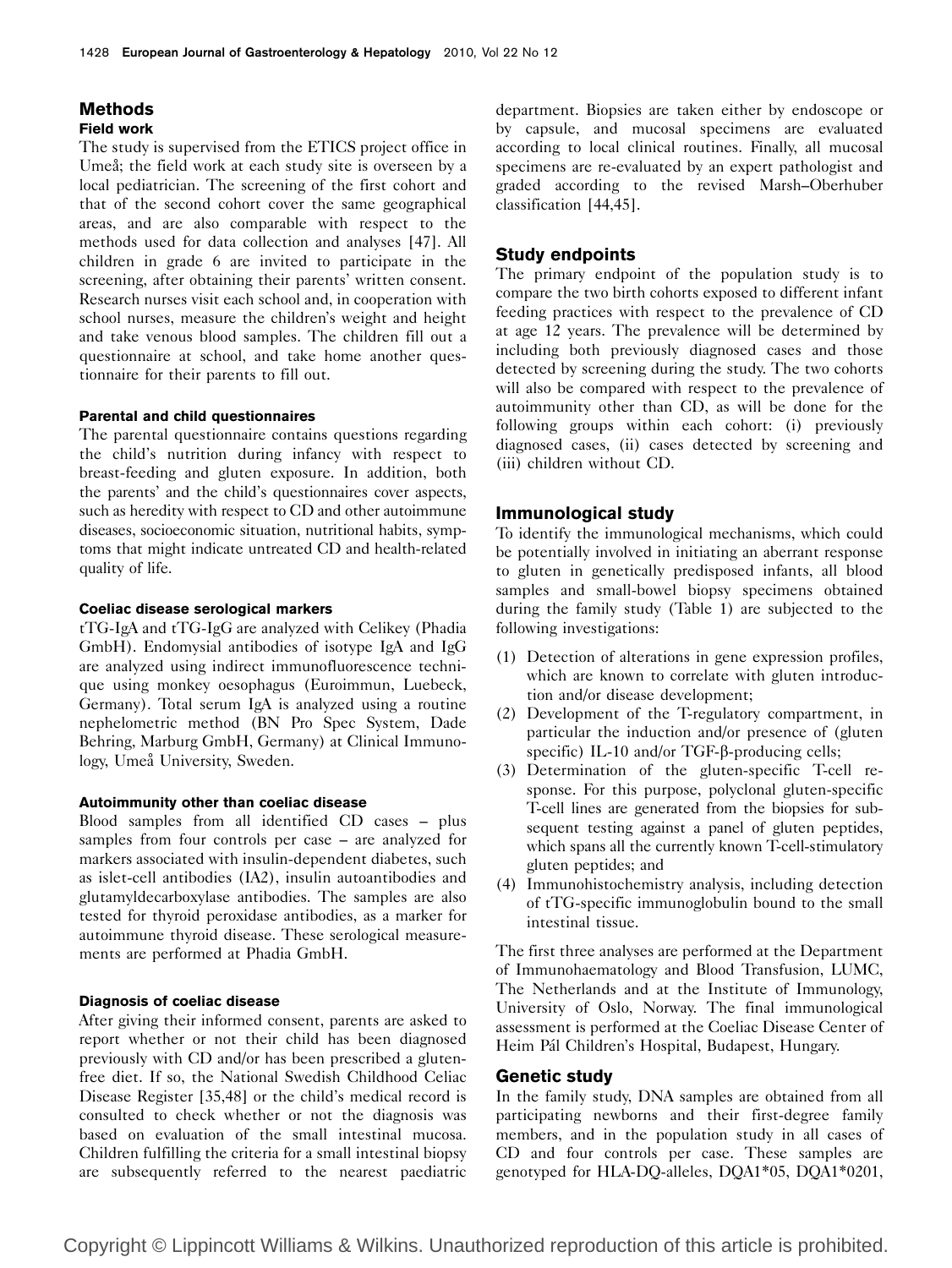DQB1\*02 and DQB1\*0302, encoding HLA-DQ2 and DQ8, performed by oligonucleotide probe hybridization (Eu-DQ test, Eurospital SpA, Trieste, Italy). Moreover, the Genetics Department of the University Medical Center Groningen and University of Groningen in The Netherlands also genotypes these samples for HLA and the 26 currently known non-HLA loci identified by the genome-wide association studies and their follow-ups [17–20]. Genotyping for both HLA and non-HLA singlenucleotide polymorphisms (SNPs) will permit the validation of a genetic risk score as recently described [49]. To predict homozygosity or heterozygosity for the CD-risk haplotypes (DQ2.5, DQ2.2, DQ7, DQ8), DNA is also genotyped for six HLA SNPs based on the tag-SNP approach [50].

# **Dissemination**

PreventCD aims to enhance public participation in, and general awareness of, its studies by widely disseminating its activities and accomplishments to interested parties, such as the food industry, CD patients and patient associations. PreventCD runs a website (www.preventcd. com) and publishes a newsletter every 6 months with the objective to facilitate internal communication and to make the process and results easily accessible externally. Irrespective of whether or not the hypothesis of induction of tolerance to gluten in susceptible infants proves to be correct, recommendations addressing the issues relating to gluten introduction will be made in collaboration with the Committee of Nutrition of the European Society for Paediatric Gastroenterology, Hepatology and Nutrition.

# Ethical considerations

The family study has been approved by all medical ethics committees of the participating centres. The population study was approved by the Regional Ethical Review Board at Umeå University in Umeå, Sweden. For the entire PreventCD research project, an independent ethical advisor, Professor Moshe Berant (Helsinki Committee, Rambam Health Care Campus, Haifa, Israel), has been appointed to provide guidance on ethical issues and decisions throughout the research period. He also acts to ensure compliance with the International Conference on Harmonisation and Good Clinical Practices regulations.

# Potential impact of PreventCD

CD was previously considered to be an unavoidable phenomenon that would set in if a genetically susceptible person would consume gluten-containing food. However, this view has been challenged by studies, which suggest that infant nutrition may have a significant effect on the risk of developing CD and other autoimmune disorders [23,32,35,51]. The PreventCD project carries out innovative research regarding the primary prevention of CD, by studying the effects of infant nutrition on the development of early and late (in)tolerance to gluten and other autoimmune phenomena. Taking full advantage of genomics techniques, PreventCD is expected to eluci-

date various genetic and immunological mechanisms involved in this process, both in the case of high-risk children and in children from the general population. Thus, PreventCD represents a significant step forward in the application of knowledge from basic science in the prevention and treatment of a highly prevalent foodrelated disease, CD.

# Acknowledgements

This study was supported by Eurospital SpA, Trieste, Italy, Phadia GmbH, Freiburg, Germany, Danone Research BV, Wageningen, The Netherlands.

Disclosure of funding: The PreventCD study is funded by the Sixth Framework Programme of the European Commission (FP6-2005-FOOD-4B-36383 – PREVENTCD).

Competing interest: none declared.

## References

- Armstrong MJ, Robins GG, Howdle PD, Recent advances in coeliac disease. Curr Opin Gastroenterol 2009; 25:100–109.
- 2 Spaenij-Dekking L, Kooy-Winkelaar Y, Van Veelen P, Drijfhout JW, Jonker H, van Soest L, et al. Natural variation in toxicity of wheat: potential for selection of nontoxic varieties for celiac disease patients. Gastroenterology 2005; 129:797–806.
- 3 Sollid LM, Markussen G, Ek J, Gjerde H, Vartdal F, Thorsby E. Evidence for a primary association of celiac disease to a particular HLA-DQ alpha/ beta heterodimer. J Exp Med 1989; 169:345–350.
- 4 Green PH, Jabri B. Coeliac disease. Lancet 2003; 362:383–391.
- 5 Dicke WK. Coeliac disease: investigation of the harmful effects of certain types of cereal on patients with coeliac disease (Thesis). The Netherlands: University of Utrecht; 1950.
- 6 Dicke WK. Treatment of celiac disease. Ned Tijdschr Geneeskd 1951; 95:124–130. (in Dutch).
- 7 Hopman EG, Koopman HM, Wit JM, Mearin ML. Dietary compliance and health-related quality of life in patients with coeliac disease. Eur J Gastroenterol Hepatol 2009; 21:1056–1061.
- 8 Catassi C, Ratsch IM, Fabiani E, Rossini M, Bordicchia F, Candela F, et al. Coeliac disease in the year 2000: exploring the iceberg. Lancet 1994; 343:200–203.
- 9 Csizmadia CG, Mearin ML, von Blomberg BM, Brand R, Verloove-Vanhorick SP. An iceberg of childhood coeliac disease in The Netherlands. Lancet 1999; 353:813–814.
- 10 Biagi F, Corazza GR. Mortality in celiac disease. Nat Rev Gastroenterol Hepatol 2010; 7:158–162.
- 11 Ludvigsson JF, Montgomery SM, Ekbom A, Brandt L, Granath F. Smallintestinal histopathology and mortality risk in celiac disease. JAMA 2009; 302:1171–1178.
- 12 Van Doorn RK, Winkler LM, Zwinderman KH, Mearin ML, Koopman HM. CDDUX: a disease-specific health-related quality-of-life questionnaire for children with celiac disease. J Pediatr Gastroenterol Nutr 2008; 47:147–152.
- 13 Shamir R, Hernell O, Leshno M. Cost-effectiveness analysis of screening for celiac disease in the adult population. Med Decis Making 2006; 26:282–293.
- 14 Troncone R, Ivarsson A, Szajewska H, Mearin ML. Review article: future research on coeliac disease-a position report from the European multistakeholder platform on coeliac disease (CDEUSSA). Aliment Pharmacol Ther 2008; 27:1030–1043.
- 15 Nistico L, Fagnani C, Coto I, Percopo S, Cotichini R, Limongelli MG, et al. Concordance, disease progression, and heritability of coeliac disease in Italian twins. Gut 2006; 55:803–808.
- 16 Van Heel DA, Hunt K, Greco L, Wijmenga C. Genetics in coeliac disease. Best Pract Res Clin Gastroenterol 2005; 19:323–339.
- 17 Van Heel DA, Franke L, Hunt KA, Gwilliam R, Zhernakova A, Inouye M, et al. A genome-wide association study for celiac disease identifies risk variants in the region harboring IL2 and IL21. Nat Genet 2007; 39:827–829.